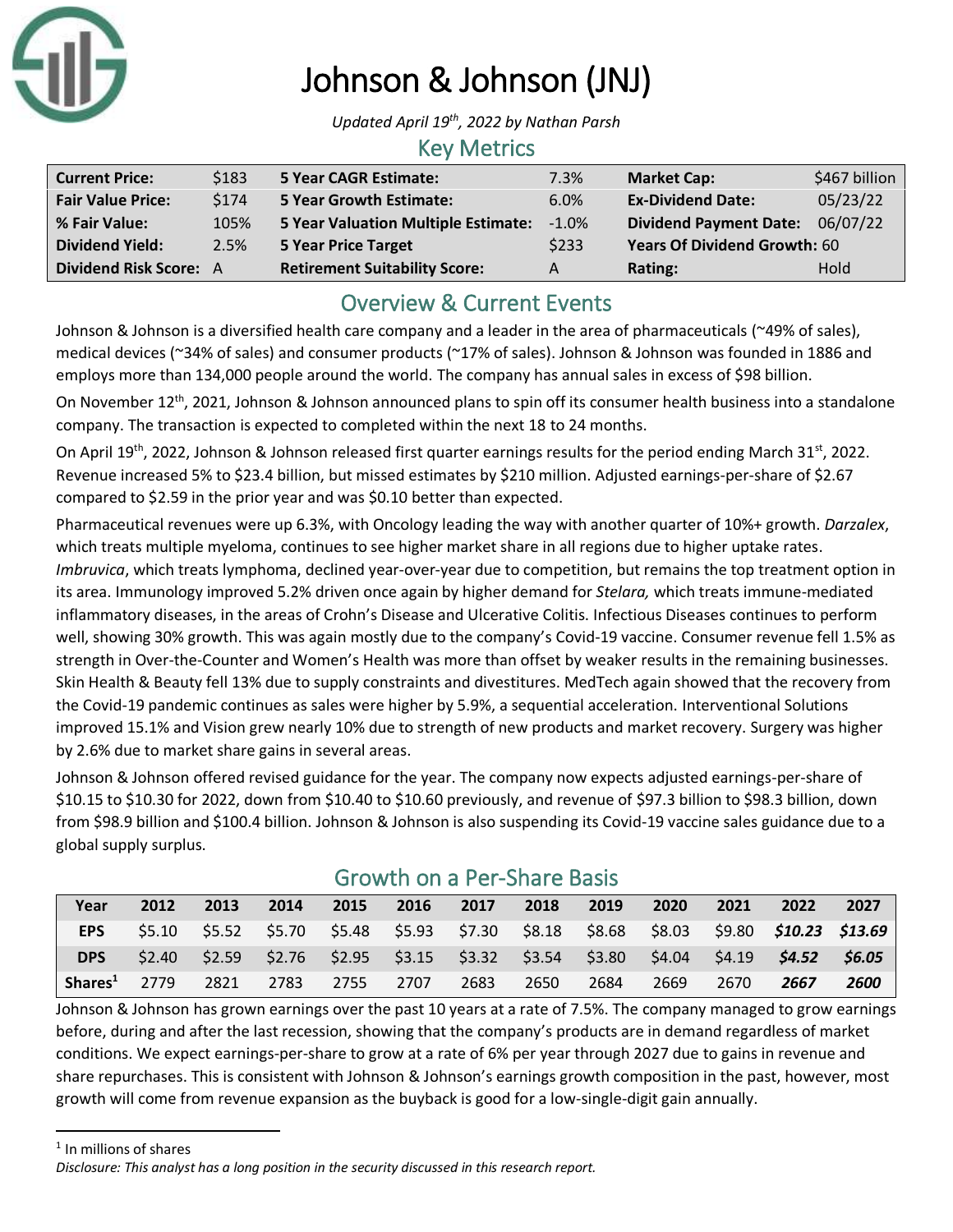

# Johnson & Johnson (JNJ)

#### *Updated April 19th, 2022 by Nathan Parsh*

On April 19<sup>th</sup>, 2022, Johnson & Johnson announced a 6.6% dividend increase for the June 7<sup>th</sup>, 2022 payment date, giving the company 60 consecutive years of dividend growth.

### Valuation Analysis

| Year                                        | 2012 | 2013    | 2014 | 2015      | 2016    | 2017      | 2018 | 2019 | 2020    | 2021 | <b>Now</b>                 | 2027 |
|---------------------------------------------|------|---------|------|-----------|---------|-----------|------|------|---------|------|----------------------------|------|
| Avg. P/E 13.1 15.6 17.7 18.2 19.1 23.9 23.7 |      |         |      |           |         |           |      |      |         |      | 15.6 18.2 17.5 <b>17.9</b> | 17.0 |
| <b>Avg. Yld.</b> 3.6%                       |      | $3.0\%$ |      | 2.7% 3.0% | $2.8\%$ | 2.6% 2.7% |      | 2.8% | $2.7\%$ | 2.4% | $\overline{2.5\%}$         | 2.6% |

Shares of Johnson & Johnson have gained \$16, or 9.5% since our January 25<sup>th</sup>, 2022 update. Using the current share price and revised guidance for earnings-per-share for the year, Johnson & Johnson trades with a price-to-earnings ratio of 17.9. We reaffirm our target price-to-earnings ratio of 17 due to the quality of earnings over the past few years. If shares were to reach our target P/E by 2027, then valuation would be a 1% headwind to annual results over this period of time.

## Safety, Quality, Competitive Advantage, & Recession Resiliency

| Year   |         | 2012 2013 2014 2015 2016 2017 2018 2019 2020 |     |        |          |     |     |     | 2021 2022 2027 |        |
|--------|---------|----------------------------------------------|-----|--------|----------|-----|-----|-----|----------------|--------|
| Payout | 47% 47% | 48%                                          | 54% | $53\%$ | 46%  43% | 44% | 50% | 43% | 44%            | $-44%$ |

Johnson & Johnson has a reasonably low dividend payout ratio. This gives the company ample room to raise its dividend, even in a prolonged recession. One of Johnson & Johnson's key competitive advantages is the size and scale of its business. The company is a worldwide leader in a number of healthcare categories. Johnson & Johnson's diversification allows it to continue to grow even if one of the segments is underperforming. This can be seen in the last quarterly report where declines in Consumer were offset by gains in Medical Devices and Pharmaceuticals.

## Final Thoughts & Recommendation

Following first quarter earnings results, Johnson & Johnson is expected to offer a total annual return of 7.3% through 2027, down from our prior forecast of 9.5%. Our projected return stems from a 6% earnings growth rate and a starting yield of 2.5%, that are offset by a small headwind from multiple compression. Johnson & Johnson reported a steady quarter, something shareholders have seen many times over the years. This steady growth has enabled the company to extend its dividend growth streak to now six decades. Johnson & Johnson remains on track to divest its consumer business to focus on the faster growing pharmaceutical and medical device segments. We have lowered our 2027 price target \$6 to \$233 due to revised guidance and now rate shares of Johnson & Johnson as a hold due to projected returns.



## Total Return Breakdown by Year

#### [Click here to rate and review this research report. Your feedback is important to us.](https://suredividend.typeform.com/to/pOfbkh)

*Disclosure: This analyst has a long position in the security discussed in this research report.*